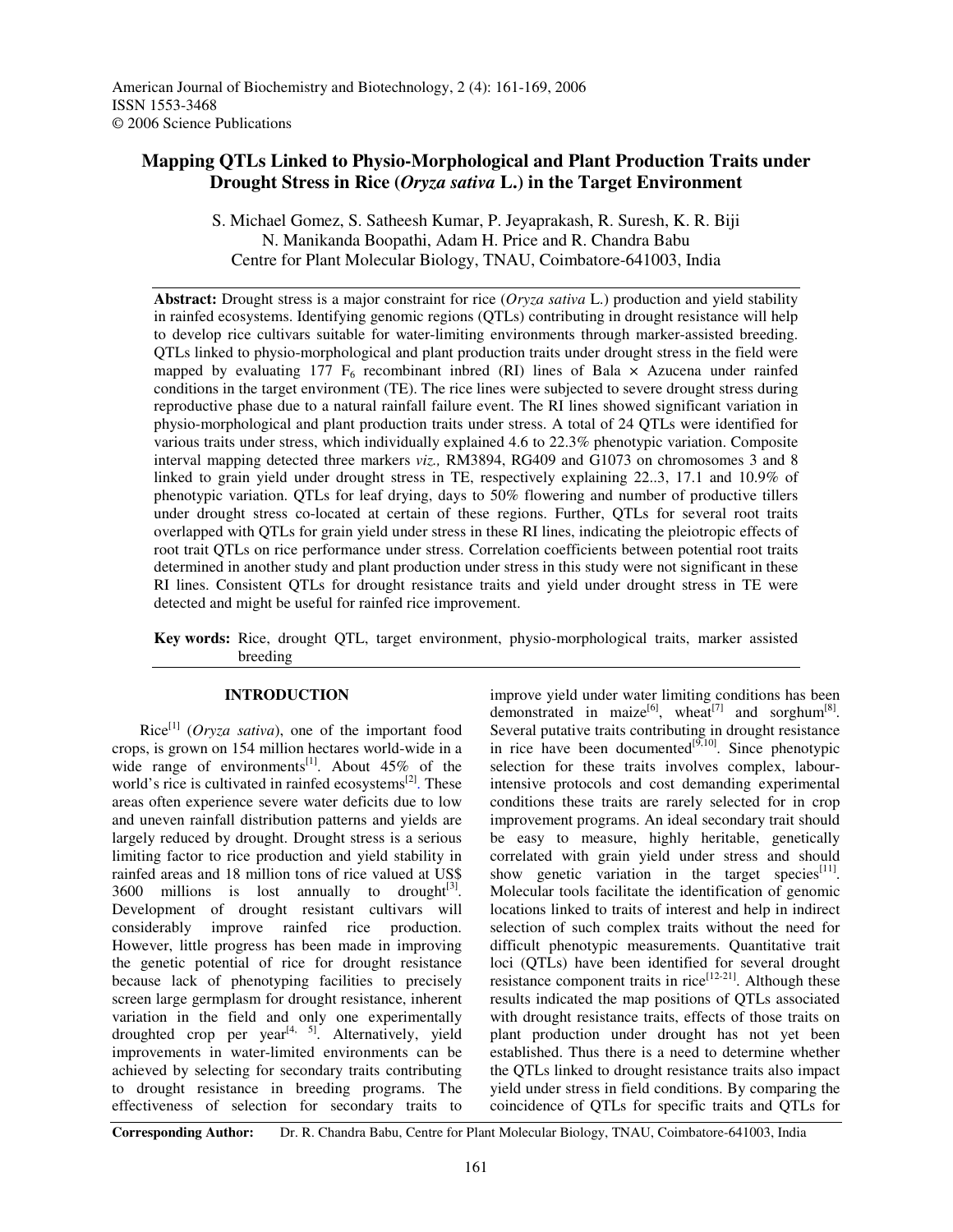plant production under drought, it is possible to test whether a particular constitutive or adaptive response to drought stress is of significance in improving field level drought resistance<sup>[22]</sup>. Previous studies from this laboratory indicated overlapping of QTLs for root traits with those of yield under managed water stress conditions in rice<sup>[23]</sup>. However, only a few QTLs associated with grain yield under drought stress in field conditions have so far been identified in rice<sup>[23-25]</sup>. QTLs linked to yield under drought stress, especially in the target environment (TE) have not yet been identified in rice. Thus, RI lines of Bala  $\times$  Azucena were used in this study to identify QTLs linked to rice plant performance under drought stress in TE. The specific objectives of the study were (i) to identify genomic regions linked to physio-morphological and plant production traits under drought stress in the field at TE, (ii) to establish the nature of phenotypic and genetic association between physio-morphological traits and field performance and (iii) to identify potential QTLs for drought resistance improvement using marker-assisted selection (MAS) in rice.

#### **MATERIALS AND METHODS**

**Plant material:** Bala is an upland-adapted semi-dwarf *indica* cultivar from eastern India. It is noted for early maturity and fairly good level of drought tolerance<sup>[26]</sup>. It has short and thin roots. Azucena is a traditional upland *japonica* cultivar from the Philippines. It has comparatively thick and deep roots $[27]$  and low but stable yields under mild drought stress in upland conditions<sup>[26].</sup> These two cultivars respond quite differently to drought stress<sup>[28]</sup>. A sub set of 177  $\overline{F}_6$  RI lines of Bala  $\times$  Azucena were used in the present study to map QTLs linked to physio-morphological and plant production traits under drought stress in TE.

**Field experiment:** The 177 RI lines along with their parents were evaluated under rainfed upland condition in experimental fields of the Agricultural Research Station, Paramakudi, located in TE during September, 2003 - February, 2004 wet season. Hand sowing of seeds  $@100$  kg ha<sup>-1</sup> was done in dry soil before monsoon on September 13, 2003 in  $2.0 \times 0.2$  m<sup>2</sup> size plots with  $20 \times 10$  cm spacing between and within rows, respectively. The RI lines were replicated three times each under irrigated control and rainfed treatments adopting a completely randomized block design. NPK fertilizers were applied @ 50:25:25 kg ha<sup>-</sup> <sup>1</sup>, respectively. While P and farm yard manure ( $\omega$  12.5  $t$  ha<sup>-1</sup>) were applied in full basally at the time of sowing, N and K were applied in two splits as top dressing. Paddy micronutrient mixture was applied @ 12.5 kg ha<sup>-</sup>  $1$  on 39<sup>th</sup> day after sowing (DAS). Insect and weed control measures were applied periodically as required.

**Field measurements:** There was 26 mm of rain during the week of September 27 - October 3, 2003 using which seeds germinated and seedlings established. Following this, there was a total of 186 mm of rain fall until 58 days after emergence (DAE) of seedlings. After this, there was complete cessation of rains and there was a continuous rainless period of 58 days starting from 60 DAE to harvest. Data on leaf rolling, leaf drying, canopy temperature and leaf chlorophyll were recorded in rainfed plots 28<sup>th</sup> day after last rainfall coinciding with flowering and the early grain filling stage (86 DAE). Leaf rolling and drying scores were made midday using 1-7 scale standardized for rice<sup>[29]</sup>. Canopy temperature was measured using a hand-held infrared thermometer (Model AG-42, Telatemp Corporation Inc., Fullerton, USA) as described by Garrity and O'Toole<sup>[30]</sup>. Chlorophyll was recorded in the top most fully expanded leaf using soil plant analysis development (SPAD) meter (SPAD-502, Minolta Corp., USA). Data on days to 50% flowering was recorded as and when 50% of the plants in each RI line flowered. Further, data on plant height, panicle length, number of productive tillers, straw and grain yields (g m<sup>-2</sup>) were recorded at harvest. Previously, a subset of 140 of these RI lines and their parents were grown in thin soil chambers under two treatment conditions and screened for root morphological and distribution traits twice during 1997 and 1998 under green house condition in Bangor, North Wales, UK by Price *et al.*<sup>[31]</sup>. Briefly, the two treatment conditions included: a long term, early water-deficit which started with fully saturated soil but received no more water (WD0) and a well-watered treatment in which water was withheld after day 49 (WD49) (during the final, eighth week of the experiment). Root morphological traits *viz*., root - shoot ratio, deep root weight, basal root thickness, maximum root length and number of roots past 100 cm depth were recorded. Data for potential root traits from the WD49 treatment were used to find out the correlations with various physio-morphological and plant production traits under stress in TE of the present study.

**Statistical analysis:** Analysis of variance was done using the general linear model (GLM) procedure of the statistical analysis software (SAS) program<sup>[32]</sup> in order to check the genetic variance among the RI lines for all the traits. The frequency distribution of all the traits was tested for skewness. From the covariance values, the broad sense heritability (H) was calculated for each trait using the formula,

 $H = \sigma^2 G / (\sigma^2 G + \sigma^2 e/k)$ 

Where,  $\sigma_G^2$  and  $\sigma_e^2$  were the genetic and residual variances, respectively and 'k' the number of replications. Phenotypic correlations among the traits were computed using the trait mean values.

Linkage map and QTL analysis: The genotypic data of the 177 RI lines were used to map QTLs linked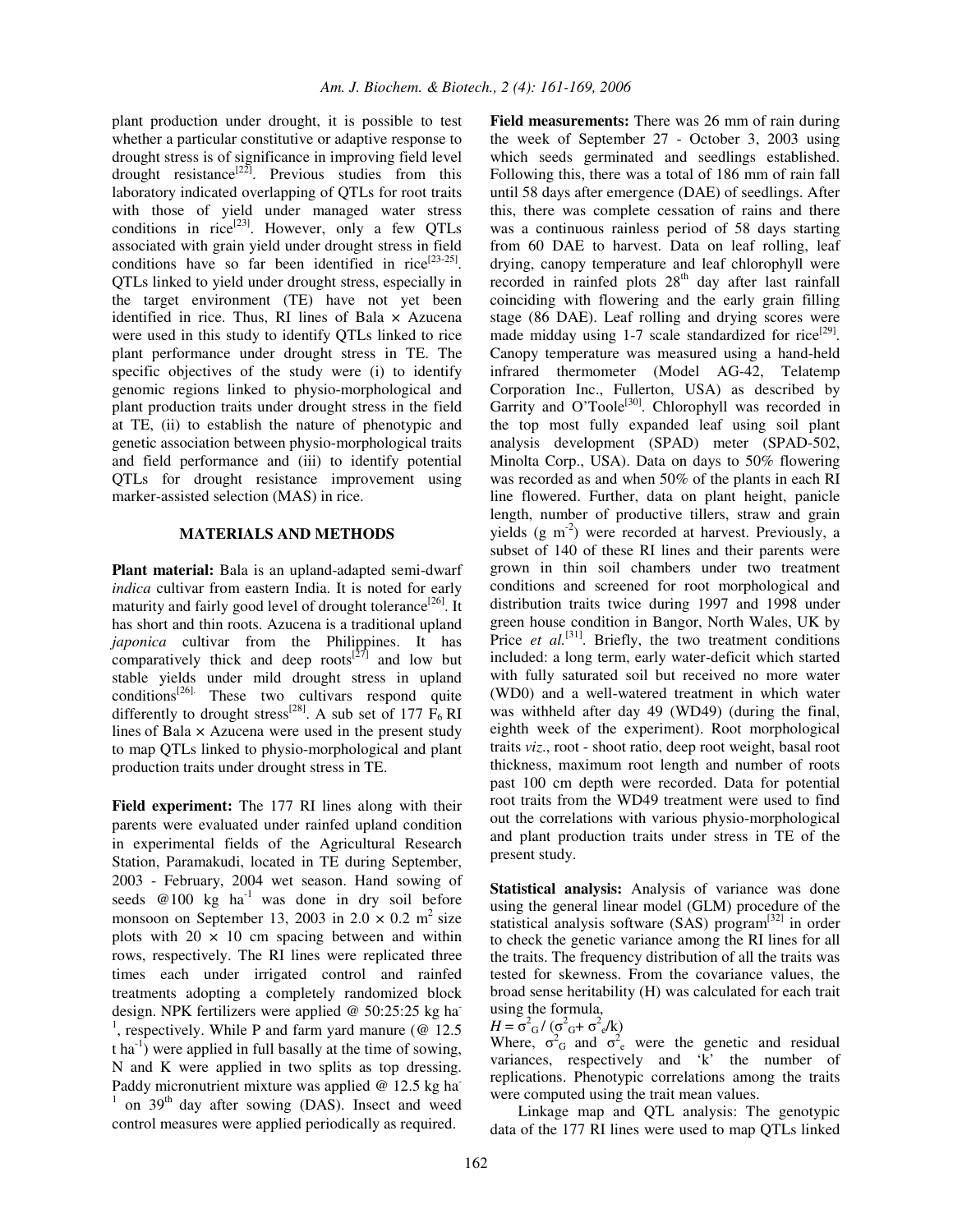to various traits determined in the present study. The genetic linkage map consisted of 163 marker loci including 102 restriction fragment length polymorphisms (RFLPs), 26 amplified fragment length polymorphisms (AFLPs), 23 microsatellite markers and 12 bacterial artificial chromosome (BAC) clone markers (developed from data published by Shen *et al.* [33] ) on 13 linkage groups with a total map length of 1720 centiMorgan (cM)<sup>[17,31]</sup>. Composite interval mapping was conducted using QTL cartographer version  $1.15^{[34]}$ . Permutation testing (using QTL cartographer) on some of this data indicated that a logarithm of the odds ratio (LOD) score of 3.3 is suitable as the genome wide 5% significance threshold for this set of data $^{[31]}$ . However, putative QTLs with LOD 2.5-3.2 are also included.

#### **RESULTS AND DISCUSSION**

Variation in physio-morphological and plant production traits under stress: The year 2003 was a very severe drought year in India, including the TE used in this study. Due to the extreme drought condition the irrigation well in the experiment station did not recharge and dried up and the control treatment plots could not be irrigated. Hence the RI lines in all the six replications remained wholly rainfed from sowing to harvest. Thus the RI lines were subjected to severe but natural drought stress in this experiment. Rice plants received only a total of 212 mm rain during the entire cropping period of 120 days as against the long-term (25 years) average of 475 mm for this season at this site. This 212 mm of rainfall was received from sowing up to 58 DAE and after this there was no rainfall until harvest. There was a continuous rain free period of 58 days starting from 60 DAE of seedlings up to maturity and thus the RI lines were subjected to severe water stress during the reproductive phase. Significant variation was noticed among the RI lines for drought response in terms of various water stress indicators, physio-morphological and plant production traits under drought stress in TE in this study (data not shown). Similar genotypic variation in physio-morphological and plant production traits under drought stress was reported earlier in these RI lines<sup>[26]</sup> and several other rice lines from experiments conducted in managed stress environments  $(MSE)^{[23,24,35-39]}$ . Leaf rolling score ranged from 1.0 - 5.7 with a mean of 2.6 across the RI lines. A similar degree of leaf rolling was reported in these RI lines under severe stress from field experiments conducted at West African Rice Development Association (WARDA), West Africa and International Rice Research Institute (IRRI), Philippines under MSE<sup>[40]</sup>. While Bala had a leaf rolling score of 4.3, Azucena did not have leaf rolling under stress at the time of observation in this study. This is in contrast to previous findings under laboratory conditions using detached leaves, wherein Azucena rooting habit of Azucena might have helped its leaves remain turgid longer, while Bala with its comparatively shallow roots might have lost turgor and its leaves rolled earlier than Azucena. The result emphasizes the importance of understanding whole plant physiology in terms of drought tolerance in the field environment. Leaf drying ranged from 1.0 - 4.3 with a mean of 1.8 across the RI lines under stress. Similar variation and range of leaf drying were earlier reported in these RI lines under drought stress in MSE<sup>[26,38]</sup>. However, there was no significant difference in leaf drying between Bala (2.3) and Azucena (1.7) under stress in this study. Though Bala had faster leaf rolling under stress in this study, its leaves had higher stomatal resistance upon excision $^{[41]}$  and this might have helped its leaves avoid desiccation. Canopy temperature ranged from 26.9 - 38.4°C with a mean of 32.0°C across the RI lines under stress. Similar variation in canopy temperature was reported among rice lines under water stress from field experiments in  $MSE^{[23, 39]}$ . There was no significant difference in canopy temperature between Bala and Azucena, 27.4 and 29.3°C, respectively. Leaf chlorophyll content ranged from 29.4 - 52.3 with a mean of 39.8 across the RI lines under stress. However, there was no significant difference in leaf chlorophyll under stress between Bala and Azucena, with SPAD values of 42.7 and 40.7, respectively. Days to 50% flowering varied from 54-90 with a mean of 75 DAE across the RI lines. While Bala had 50% flowering 71 DAE, Azucena did not flower by the time of harvest. Similar variation in flowering among these RI lines were reported from MSE and Azucena was found to have delayed flowering as compared to Bala under stress<sup>[26]</sup>. The RI lines showed considerable variation in plant production traits under stress in terms of plant height, number of productive tillers, panicle length, straw and grain yields. Azucena was taller and produced more straw yield under stress than Bala. Similar variation in plant production traits under water stress was earlier reported in these RI lines in MSE<sup>[26,38]</sup>. Transgressive segregation in both directions was observed for most traits indicating that both parents contributed favourable alleles for these traits. For the traits *viz.,* plant height, panicle length, grain yield, leaf drying, leaf rolling and straw yield under stress, the majority of the favourable alleles came from the *japonica* ecotype, Azucena. The accession, Bala contributed favourable alleles for days to 50% flowering under stress. Both parents contributing positive alleles for various physio-morphological and plant production traits under stress were reported earlier in several rice populations<sup>[15,16,19-21,23,24,37,42]</sup>. The frequency distribution of phenotypes for most traits evaluated in this study approximately fitted normal distribution. The broad-sense heritabilities were relatively high for most traits except grain yield under

rolled its leaves faster than Bala upon excision<sup>[41]</sup>. At the whole plant level in field conditions, the deep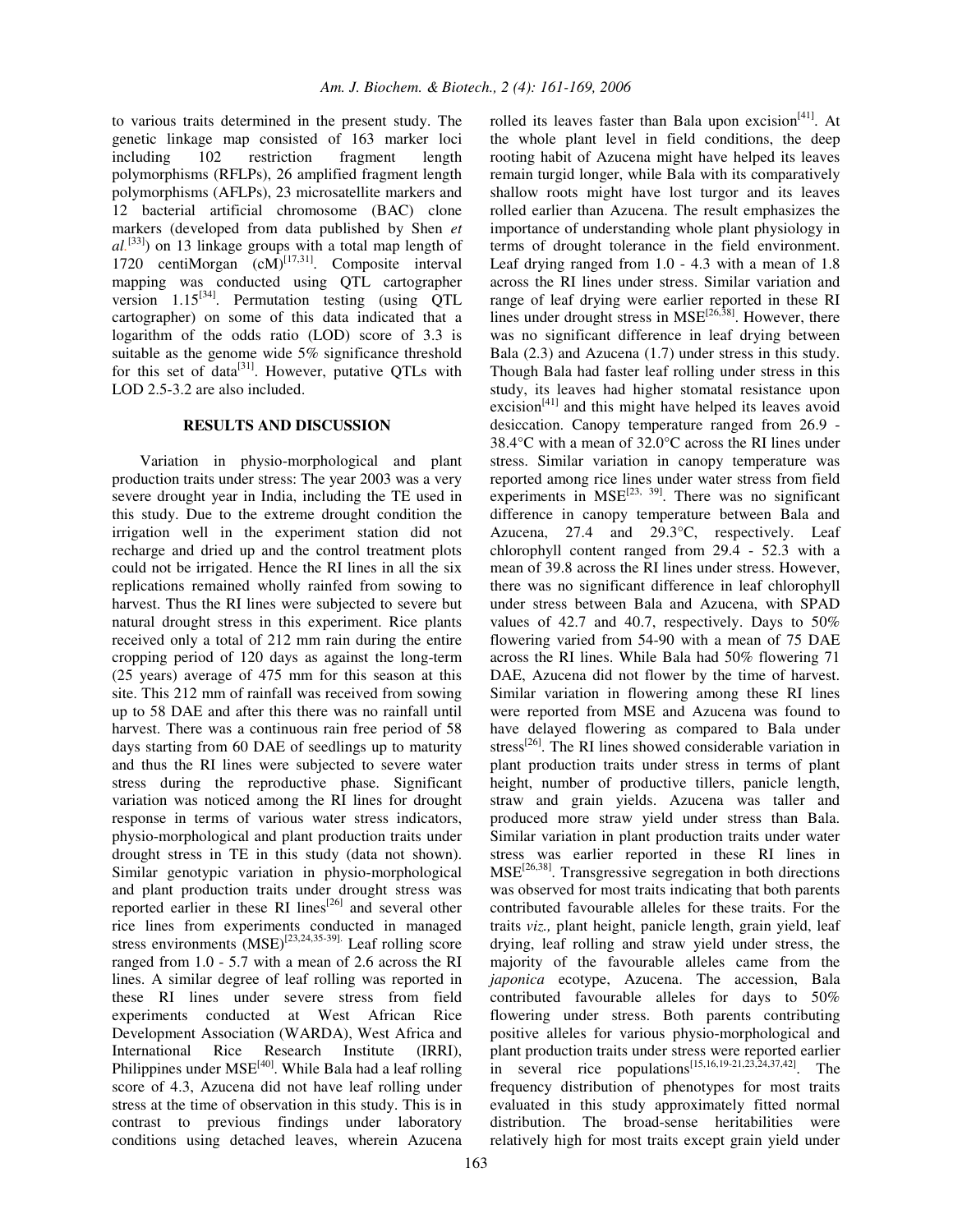drought stress in TE. Low to moderate heritability of yield under stress has been reported earlier in these RI lines from experiments conducted in MSE and is considered a limitation in breeding for drought resistance in crops<sup>[26]</sup>. High heritability was observed for leaf rolling, leaf drying, canopy temperature and leaf chlorophyll content under stress indicating the preponderance of additive gene action on these traits. Therefore, direct selection based on these traits may be helpful to improve drought resistance in rice.

Correlation among physio-morphological and plant production traits under stress: The phenotypic correlations among traits showed that parameters of water stress indicators were correlated with plant production traits under stress. Leaf rolling and drying scores were negatively correlated with leaf chlorophyll and straw yield, while leaf rolling was negatively correlated with grain yield under stress. Leaf chlorophyll had significant negative correlation with canopy temperature  $(r = -0.432**)$  under stress. Leaf rolling and leaf drying showed significant negative correlations with straw yield  $(r = -0.386**$  and -0.381\*\*, respectively). Similar relationships among water stress indicators and plant production traits were reported earlier in these RI lines<sup>[26]</sup> and also in other rice lines in MSE<sup>[23, 24, 35]</sup>. Pantuwan *et al*.<sup>[43]</sup> observed negative association of leaf rolling and leaf drying with grain yield under stress. Leaf chlorophyll had significant positive correlation with straw and grain yields under stress. Lafitte *et al.*<sup>[26]</sup> reported that chlorophyll content appeared to be a promising secondary trait because it showed a high genetic correlation with yield under stress; it could be measured early in the season and it had high heritability. Panicle length and number of productive tillers had significant positive correlations with grain yield under stress.

QTLs linked to physio-morphological and plant production traits under drought stress in TE: Results of composite interval mapping and the summary statistics for all significant QTLs are given (Table 1). A total of 24 QTLs were identified for various physiomorphological and plant production traits under drought stress in this study, which individually explained 4.6 to 22.3% of the phenotypic variation. The number of QTLs per trait under stress were: 5 for leaf rolling, 4 for leaf drying, 3 for days to 50% flowering, 5 for plant height, 2 for number of productive tillers, 1 for panicle length, 3 for grain yield and 1 for straw yield (Table 1). No QTL was identified for canopy temperature and leaf chlorophyll under stress in this study. The grain yield QTL at RG409 on chromosome 3 explained the highest proportion of phenotypic variation (22.3%). QTLs linked to various plant production traits under drought stress in TE were located through out the genome except chromosomes 2, 7 and 10 . Overlapping of QTLs for different traits was observed in this study. For example, QTLs for grain yield, days to 50% flowering and leaf drying under stress were mapped to RM3894- RG409 region on chromosome 3. Similar colocation of



Fig. 1: Chromosomes 3 & 8 showing putative QTLs associated with physio-morphological and grain yield under drought stress in TE in Bala x Azucena RI lines based on composite interval mapping

QTLs for water stress indicators and plant production traits under stress was reported earlier in  $\text{rice}^{[23,24,37]}$ including these RI lines from  $MSE^{[26, 40]}$ .

Colocation of QTLs for drought resistance and plant production traits under stress: Identifying genomic regions influencing the response of yield and its components to water stress will aid in our understanding of the genetics of drought resistance and development of drought tolerant cultivars<sup>[24]</sup>. The ability of the root system to meet the evapotranspirational demand from deep soil moisture and osmotic adjustment were reported as major drought resistance traits in rice<sup>[10]</sup>. Although numerous QTLs associated with several drought resistance traits have been mapped in rice<sup>[12-17,19-21,44]</sup>, the effect of those traits on rice plant performance under water stress in the field condition is not well established. Among other reasons, information on genomic regions associated with grain yield and its components under drought stress in field condition is limited in rice. A few QTLs linked to yield under drought stress in MSE were reported earlier using IR 64  $\times$  Azucena<sup>[37]</sup> and CT9993  $\times$  IR62266<sup>[23,24]</sup> rice doubled haploid (DH) lines. Recently, Lafitte *et al.* [26] identified 31 QTLs associated with rice growth and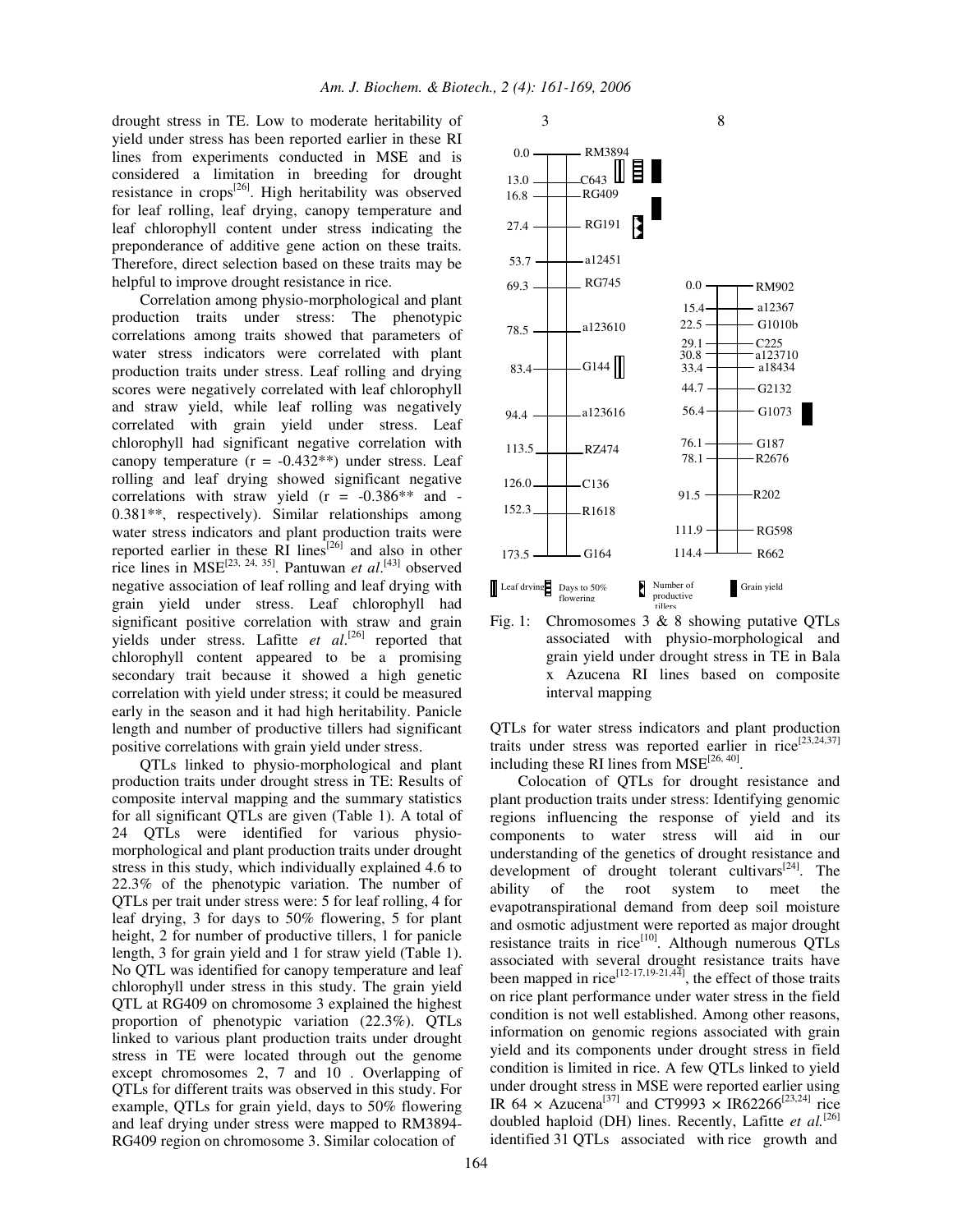|                           |                | QTL position in cM                              |                                              |            |                 |                    |                                          |
|---------------------------|----------------|-------------------------------------------------|----------------------------------------------|------------|-----------------|--------------------|------------------------------------------|
| Trait                     | Chromosome     | Above<br>below<br>$(-)$<br>$(+)$ nearest marker | the<br>From<br>of<br>top<br>linkage<br>group | <b>LOD</b> | $R^2$<br>$(\%)$ | Additive<br>effect | of<br>Donor<br>drought<br>resistance QTL |
| Leaf rolling              | 5              | R569+19.5                                       | 57.5                                         | 2.7        | 7.4             | $-0.305$           | Azucena                                  |
|                           | 5              | $C624+10.0$                                     | 85.2                                         | 4.1        | 10.9            | 0.378              | Bala                                     |
|                           | 9              | P0463D04+1.9                                    | 65.6                                         | 3.5        | 7.6             | $-0.307$           | Azucena                                  |
|                           | 11             | $G320+6.0$                                      | 46.3                                         | 2.9        | 6.5             | $-0.279$           | Azucena                                  |
|                           | 11             | G1465                                           | 103.9                                        | 2.6        | 5.7             | 0.270              | Bala                                     |
| Leaf drying               | 1              | $C178+16.0$                                     | 76.7                                         | 3.4        | 8.6             | 0.312              | Bala                                     |
|                           | 3              | C643                                            | 14.1                                         | 3.6        | 6.9             | $-0.364$           | Azucena                                  |
|                           | 3              | $G144+8$                                        | 91.4                                         | 3.7        | 9.1             | 0.317              | Bala                                     |
|                           | 11             | RZ141+7.9                                       | 29.5                                         | 3.8        | 9.3             | $-0.322$           | Azucena                                  |
| Days to 50% flowering     | 3              | M3894+14.0                                      | 14.0                                         | 3.4        | 7.8             | 2.476              | Bala                                     |
|                           | $\overline{4}$ | RG163+18.0                                      | 99.1                                         | 2.6        | 14.0            | 3.179              | Bala                                     |
|                           | 6              | $a12377+2.0$                                    | 127.1                                        | 3.2        | 7.9             | $-2.467$           | Azucena                                  |
| Plant height (cm)         |                | <b>RG532</b>                                    | 0.0                                          | 3.1        | 5.3             | $-0.141$           | Bala                                     |
|                           |                | RM212+16.0                                      | 165.4                                        | 4.0        | 9.9             | 0.203              | Azucena                                  |
|                           | 4              | C734                                            | 23.8                                         | 2.8        | 4.6             | 0.149              | Azucena                                  |
|                           | $\overline{4}$ | RG163+6.0                                       | 87.1                                         | 4.5        | 11.2            | 0.205              | Azucena                                  |
|                           | 5              | RZ70                                            | 87.9                                         | 4.6        | 7.8             | $-0.173$           | Bala                                     |
| No. of productive tillers |                | $C1370+2.0$                                     | 123.8                                        | 2.8        | 8.5             | 0.125              | Azucena                                  |
|                           | 3              | RG191+22.0                                      | 49.4                                         | 2.5        | 9.4             | $-0.130$           | Bala                                     |
| Panicle length (cm)       |                | $C86+14.0$                                      | 183.2                                        | 3.7        | 12.3            | 0.922              | Azucena                                  |
| Grain yield $(g/m^2)$     | 3              | RM3894+10.01                                    | 10.01                                        | 7.9        | 22.3            | $-0.421$           | Bala                                     |
|                           | 3              | RG409+4                                         | 20.85                                        | 5.7        | 17.1            | $-0.363$           | Bala                                     |
|                           | 8              | G1073-1                                         | 55.46.                                       | 4.0        | 10.9            | 0.182              | Azucena                                  |
| Straw yield $(g/m^2)$     | 12             | a123614+9.6                                     | 75.6                                         | 2.5        | 6.6             | 0.641              | Azucena                                  |

Table 1: QTLs detected for water stress indicators and plant production traits under drought stress in TE in Bala × Azucena RI lines using composite interval mapping

yield traits in Bala × Azucena RI lines in MSE but no QTL was found for grain yield under stress. Moreover, no QTLs linked to yield under drought stress especially in TE have so far been reported in rice. Notably, the present study identified three QTLs linked to grain yield under natural drought stress in TE on chromosomes 3 and 8 explaining 10.9 to 22.3% phenotypic variation. Comparing the genomic locations, coincidence of QTLs for various drought resistance and plant production traits was noticed in these RI lines. For instance, the region RM3894-RG191 on chromosome 3 was associated with grain yield, days to 50% flowering and leaf drying under stress in this study. These traits were correlated phenotypically as well. The same region was linked to stomatal resistance<sup>[41]</sup>, root penetration ability, root thickness, leaf drying, relative water content<sup>[17, 31, 40]</sup>, panicle length, tiller number  $m<sup>-2</sup>$  and biomass under stress in MSE<sup>[26]</sup> in these RI lines. Another QTL for grain yield under stress was identified on chromosome 8 (G1073) in this study. This region was associated with leaf drying and relative water content in these RI lines<sup>[40]</sup>. Similarly, colocation of QTLs for water stress indicators and plant production traits under stress with those of drought resistance component traits was also noticed in these RI lines. For instance, the QTL region C624 on chromosome 5 was identified for leaf rolling under stress in this study. In this region, QTLs for maximum root length, adventitious root thickness<sup>[14]</sup>, number of penetrated roots $^{[17]}$ , leaf rolling and relative

water content under stress<sup>[40]</sup> were earlier mapped in these RI lines. A QTL for leaf drying under water stress was identified near RZ141 marker on chromosome 11 in this study. In this region, a QTL for leaf drying was mapped in these RI lines earlier also<sup>[40]</sup>. Three QTLs were identified for days to 50% flowering under stress in this study. RG163 on chromosome 4 explained highest phenotypic variation (14.0%). In this region, Price et al.<sup>[31]</sup> located QTLs for root-shoot dry weight ratio and root weight in these RI lines.

Phenotypic correlations between root and plant production traits under stress: Results presented here indicate overlapping of QTLs for plant production traits under stress identified in this study at TE and QTLs for several root traits reported earlier<sup>[14,17,31,40]</sup> in these RI lines. There may be genetic linkage or pleiotrophy between these traits. Phenotypic correlations were worked out between plant water stress indicators and production traits under stress from this study and potential (constitutive) root traits (as determined by Price *et al.*,  $^{[31]}$  in a separate experiment) for these RI lines. Root traits showed no significant correlation with most of the physio-morphological and plant production traits in this study except plant height. Root traits had positive correlations with plant height under stress. Similar relation was reported earlier in rice<sup>[39]</sup>. Basal root thickness had significant negative correlation with days to 50% flowering under stress. Similar results were reported earlier in rice<sup>[23]</sup>. Most root traits showed no correlation with grain yield under stress except deep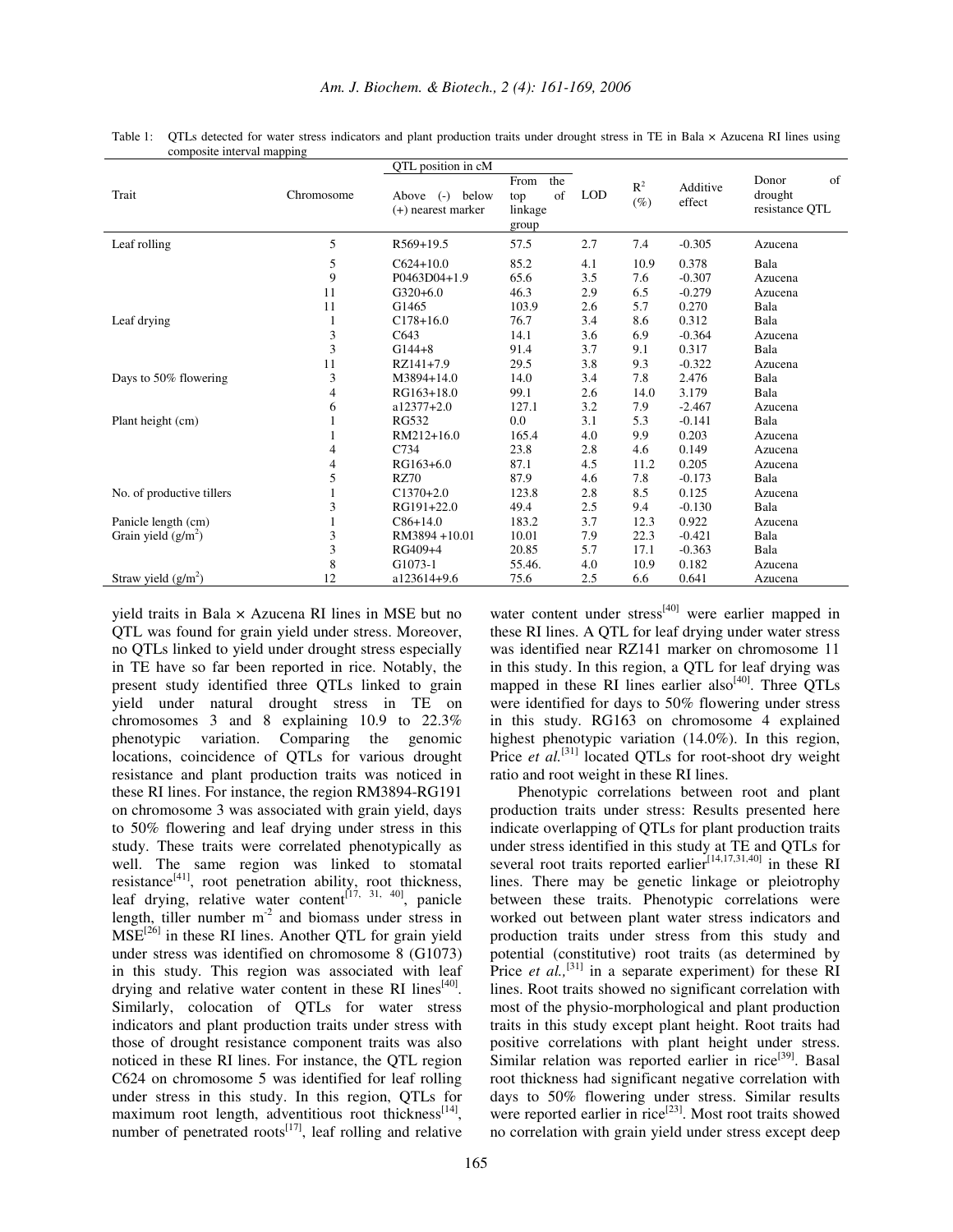root dry weight which showed negative correlation with yield under stress  $(r = -0.230^*)$ . Lafitte *et al.*<sup>[26]</sup> also reported a negative correlation between root depth and spikelet fertility under stress in these RI lines. Zhang *et* al.<sup>[45]</sup> reported that root traits did not have any positive impact on plant production under drought stress in CT9993  $\times$  IR62266 DH lines in MSE. Ingram *et al.*<sup>[46]</sup> also found no significant association between root length and grain yield under water stress in rice. However, positive associations between root thickness and grain yield under stress have been reported in rice<sup>[23,39]</sup>. One of the reasons for the lack of positive impact of root traits on grain yield under stress in this study is that all the RI lines might not have undergone uniform and severe water stress, inspite of the low average grain yield of  $0.06$  tha $^{-1}$  across rice lines due to severe drought in this study. As mentioned by Pantuwan *et al.*<sup>[43]</sup>, a drought intensity that causes a 50% yield reduction is considered critical for the expression of drought tolerance mechanisms in rice. Uniform and severe drought stress will amplify the genetic difference between lines for drought tolerance<sup>[11]</sup>. Days to 50% flowering ranged from 54 to 90 among the RI lines and the last rainfall event occurred 58 DAE in this study. Hence, early flowering RI lines might have completed yield formation before development of severe stress. This study confirmed the complexity of the associations between yield under stress and components of drought tolerance in rice<sup>[45]</sup>.

Consistency of QTLs across genetic backgrounds: To identify QTLs that are common across genetic backgrounds, the results of the present study were compared with QTLs for physio-morphological and plant production traits under stress reported in other rice populations. The linkage map developed by McCouch *et al.* [47] served as a bridge to compare maps between different populations. On comparing the locations of the QTLs linked to root traits and plant production traits under drought stress, the genomic region RM3894- RG191 on chromosome 3 was found to be significant in terms of drought resistance in Bala × Azucena RI lines. QTLs for grain yield, days to 50% flowering, number of productive tillers and leaf drying under stress were mapped in this region in the present study (Fig. 1). Ray *et al.* [42] reported a QTL for total number of roots in this region in CO39 × Moroberekan RI lines. Courtois *et al.* [37] identified QTLs for leaf rolling and leaf drying under stress in the field condition in IR64  $\times$  Azucena DH lines. In the same region, Nguyen *et al.*<sup>[48]</sup> and Lanceras et al.<sup>[24]</sup>, respectively identified QTLs for osmotic adjustment and grain yield under drought stress in CT9993  $\times$  IR62266 DH lines. Based on the syntenic relationship between maize and rice<sup>[25]</sup>, this QTL segment corresponds to the UMC 11 region of maize chromosome 1. It is interesting to note that the region was also associated with various physiological and agronomic traits in maize i.e., stomatal conductance, root pulling force<sup>[22]</sup>, xylem abscisic acid

166

concentration<sup>[50]</sup>, anthesis-silking interval<sup>[51]</sup> under drought and other abiotic stress conditions. These results suggested that during cereal evolution, genes in this genomic region in maize and rice might have been conserved to respond to abiotic stresses such as drought<sup>[20]</sup>. G1073 on chromosome 8 was linked to grain yield under stress in this study (Fig. 1). This chromosomal region was linked to osmotic adjustment in CO39  $\times$  Moroberekan RI lines<sup>[13]</sup> and CT9993  $\times$ IR62266 DH lines $^{[20]}$ . Comparative mapping indicates that this region is homoeologus with a segment of wheat chromosome 7S, where a single locus putatively associated with osmotic adjustment was identified $[52]$ . Teulat *et al*. [53] identified several QTLs for osmotic adjustment related traits on chromosome 1 in barley. This region was homoeologous with the osmotic adjustment QTL region on chromosome 8 in rice. These results suggest that this genomic region may contain a gene or a cluster of genes that confer drought adaptation in many cereals, atleast in barley, rice and wheat<sup>[20]</sup>. Similarly, RG163-RM349 region on chromosome 4 was linked to plant height and days to 50% flowering under stress in this study. In the same region, Babu *et al.*<sup>[23]</sup> and Lanceras *et al.*<sup>[24]</sup> identified QTLs for grain yield and spikelet number under drought stress in CT9993  $\times$  IR62266 DH lines. This region was also found to regulate root thickness and total root number in IR64  $\times$  Azucena DH<sup>[19]</sup> and CO39  $\times$  Moroberekan RI lines<sup>[42]</sup>. Thus this genomic region was identified repeatedly as being linked to drought avoidance *via* deep and thick root system in rice across several genetic backgrounds. The putative QTL RM212-C86 on chromosome 1 identified for plant height and panicle length under stress in the present study was reported to contain QTLs for root pulling force in CT9993  $\times$  IR62266 DH lines<sup>[45]</sup>. This region was shown to affect total root weight and deep root weight in IR  $64 \times$  Azucena DH lines<sup>[15]</sup>.

## **CONCLUSION**

In summary, the rice lines were subjected to severe drought stress during reproductive phase due to a natural rainfall failure event. The RI lines showed significant variation in physio-morphological and plant production traits under stress in TE. QTLs linked to physio-morphological and grain yield under natural drought stress in field condition in TE were identified in rice. Colocation of QTLs for plant production traits under stress and QTLs for various root traits was observed in these rice lines. Consistent QTLs associated with drought resistance traits across genetic backgrounds were detected and may be useful in MAS for rainfed rice improvement.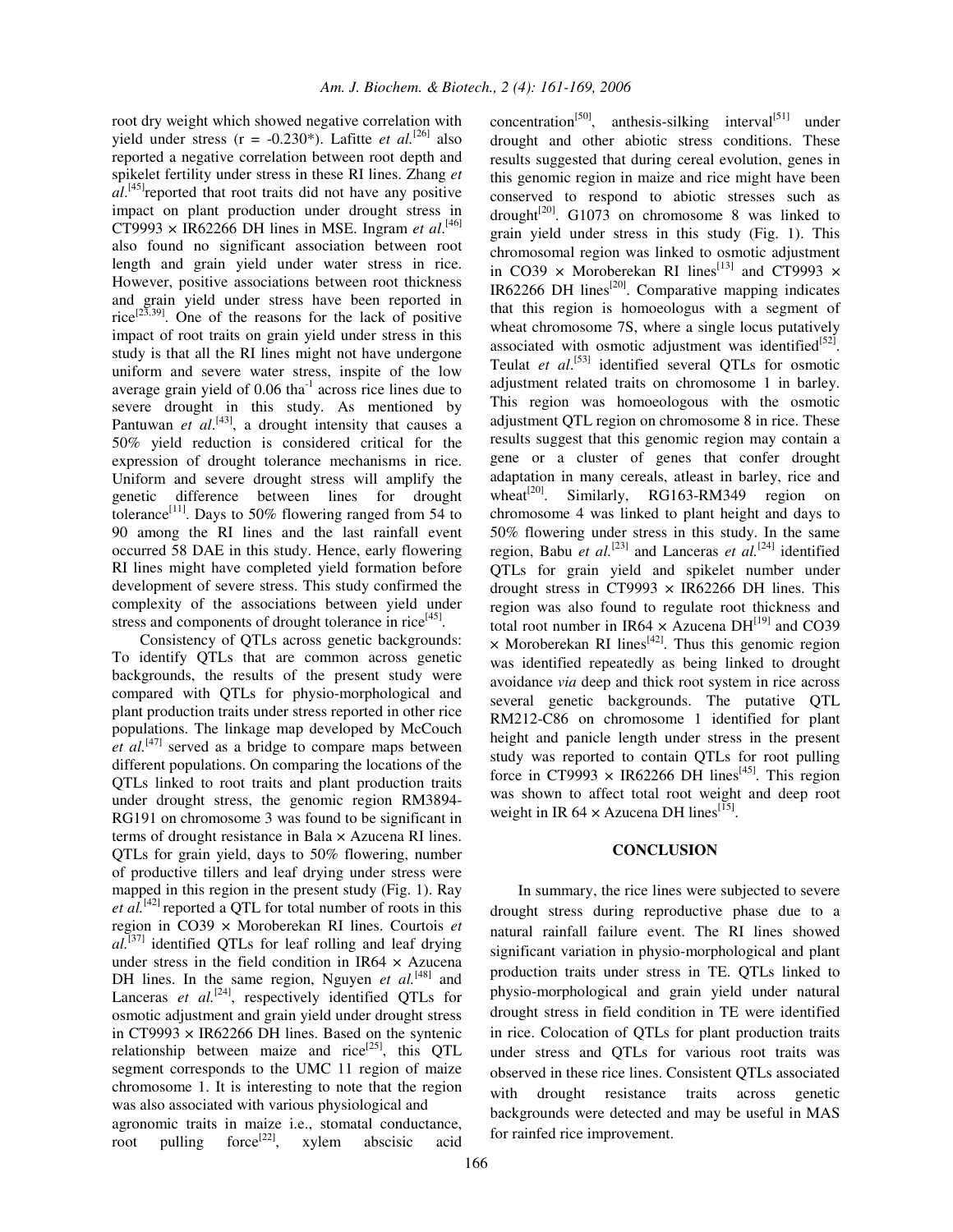# **ACKNOWLEDGEMENTS**

The research was supported by the Rockefeller Foundation, USA through a grant to Dr. RCB under Food Security program. Thanks to Drs. Abraham Blum and Shu Fukai for their valuable comments on the manuscript.

## **REFERENCES**

- 1. IRRI (International Rice Research Institute). 2004. http// www.irri.org
- 2. IRRI (International Rice Research Institute). 2002. Rice almanac. IRRI-WARDA-CIAT- FAO. Los Banos, Philippines.
- 3. O'Toole, 1999. Molecular Approaches for the Genetic Improvement of Cereals for Stable Production in Water Limited Environments. *In*: A Strategic Planning Workshop. (Ed.) Ribaut, J.M. and D. Poland). CIMMYT, El Batan, Mexico.
- 4. Zeigler, R.S. and D.W. Puckridge, 1995. Improving sustainable productivity in rice based rainfed lowland systems of South and South East Asia. Feeding four billion people. The challenge for rice research in the  $21<sup>st</sup>$  century. Geo J., 35: 307-324.
- 5. Ribaut, J.M., C. Jiang, D. Gonzalez-de-Leon, G.O. Edmeades and D.A. Hoisington, 1997. Identification of quantitative trait loci under drought conditions in tropical maize. 2. Yield components and marker-assisted selection strategies. Theor. Appl. Genet., 94: 887-896.
- 6. Ribaut, J.M, M. Bänziger, T. Setter, G. Edmeades and D. Hoisington, 2004. Genetic Dissection of Drought Tolerance in Maize: A Case Study. *In* H. Nguyen and A. Blum (ed.) Physiology and Biotechnology Integration for Plant Breeding. Marcel Dekker, Inc. New York
- 7. Condon, A.G., R.A. Richards, G.J. Rebetzke and G.D. Farquhar, 2004. Breeding for high water use efficiency. J. Exp. Bot., 55: 2447-2460.
- 8. Sanchez, A.C., P.K. Subudhi, D.T. Rosenow and H.T. Nguyen, 2002. Mapping QTLs associated with drought resistance in sorghum (*Sorghum bicolor* L. Moench). Plant Mol. Biol. 48 (5-6):713- 726.
- 9. Fukai, S. and M. Cooper. 1995. Development of drought-resistant cultivars using physiomorphological traits in rice. Field Crops Res., 40: 67-86.
- 10. Nguyen, H.T., R.C. Babu and A. Blum, 1997. Breeding for drought resistance in rice: physiology and molecular genetics considerations. Crop Sci. 37:1426-1434.
- 11. Lafitte, H.R., A. Blum and G. Atlin. 2003. Using secondary traits to identify drought- genotypes tolerant. *In*: Breeding rice for drought-prone environments. (Ed.) Fischer, K.S., Lafitte, R., Fukai, S., G. Altlin and B. Hardy). IRRI, LasBanos, Philippines, pp: 37-48.
- 12. Champoux, M.C., G. Wang, S. Sarkarang, D.J. Mackill, J.C. O'Toole, N. Huang and S.R. McCouch, 1995. Locating genes associated with root morphology and drought avoidance in rice via linkage to molecular markers. Theor. Appl. Genet., 90: 961-981.
- 13. Lilley, J.M., M.M. Ludlow, S.R. McCouch and J.C. O'Toole, 1996. Locating QTL for osmotic adjustment and dehydration tolerance in rice. J. Exp. Bot., 47: 1427-1436.
- 14. Price, A.H. and A.D. Tomos, 1997. Genetic dissection of root growth in rice (*Oryza sativa* L.). II: Mapping quantitative trait loci using molecular markers*.* Theor. Appl. Genet., 95: 143-152.
- 15. Yadav, R., B. Courtois, N. Huang and G. Mclaren, 1997. Mapping genes controlling root morphology and root distribution in a doubled-haploid population of rice. Theor. Appl. Genet., 94: 619- 632.
- 16. Ali, M.L., M.S. Pathan, J. Zhang, G. Bai, S. Sarkarung and H.T. Nguyen, 2000. Mapping QTLs for root traits in a recombinant inbred population from two *indica* ecotypes in rice. Theor. Appl. Genet., 101: 756-766.
- 17. Price, A.H., K.A. Steele, B.J. Moore, P.B. Barraclough and L.J. Clark, 2000. A combined RFLP and AFLP map of upland rice (*Oryza sativa*) used to identify QTL for root-penetration ability. Theor. Appl. Genet., 100: 49-56.
- 18. Tripathy, J.N., J. Zhang, S. Robin, T.T. Nguyen and H.T. Nguyen, 2000. QTL for cell-membrane stability mapped in rice (*Oryza sativa* L*.*). Theor. Appl. Genet., 100: 1197-1202.
- 19. Zheng, H.G., R.C. Babu, M.S. Pathan, M.L. Ali, N. Huang, B. Courtois and H.T. Nguyen, 2000. Quantitative trait loci for root penetration ability and root thickness in rice: comparison of genetic backgrounds. Genome, 43: 53-61.
- 20. Zhang, J., H.G. Zheng, A. Aarti, G. Pantuwan, T.T. Nguyen, J.N. Tripathy, A.K. Sarial, S. Robin, R.C. Babu, B.D. Nguyen, S. Sarkarung, A. Blum and H.T. Nguyen, 2001. Locating genomic regions associated with components of drought resistance in rice: Comparative mapping within and across species. Theor. Appl. Genet., 103: 19-29.
- 21. Li, Z., P. Mu, C. Li, H. Zhang, Z. Li, Y. Gao and X. Wang, 2005. QTL mapping of root traits in a doubled haploid population from a cross between upland and lowland *japonica* rice in three environments. Theor. Appl. Genet., 110: 1244- 1252.
- 22. Lebreton, C., V. Lazic-Jancic, A. Steed, S. Pekai and S.A. Quarrie, 1995. Identification of QTL for drought responses in maize and their use in testing causal relationships between traits. J. Exp. Bot., 46: 853-865.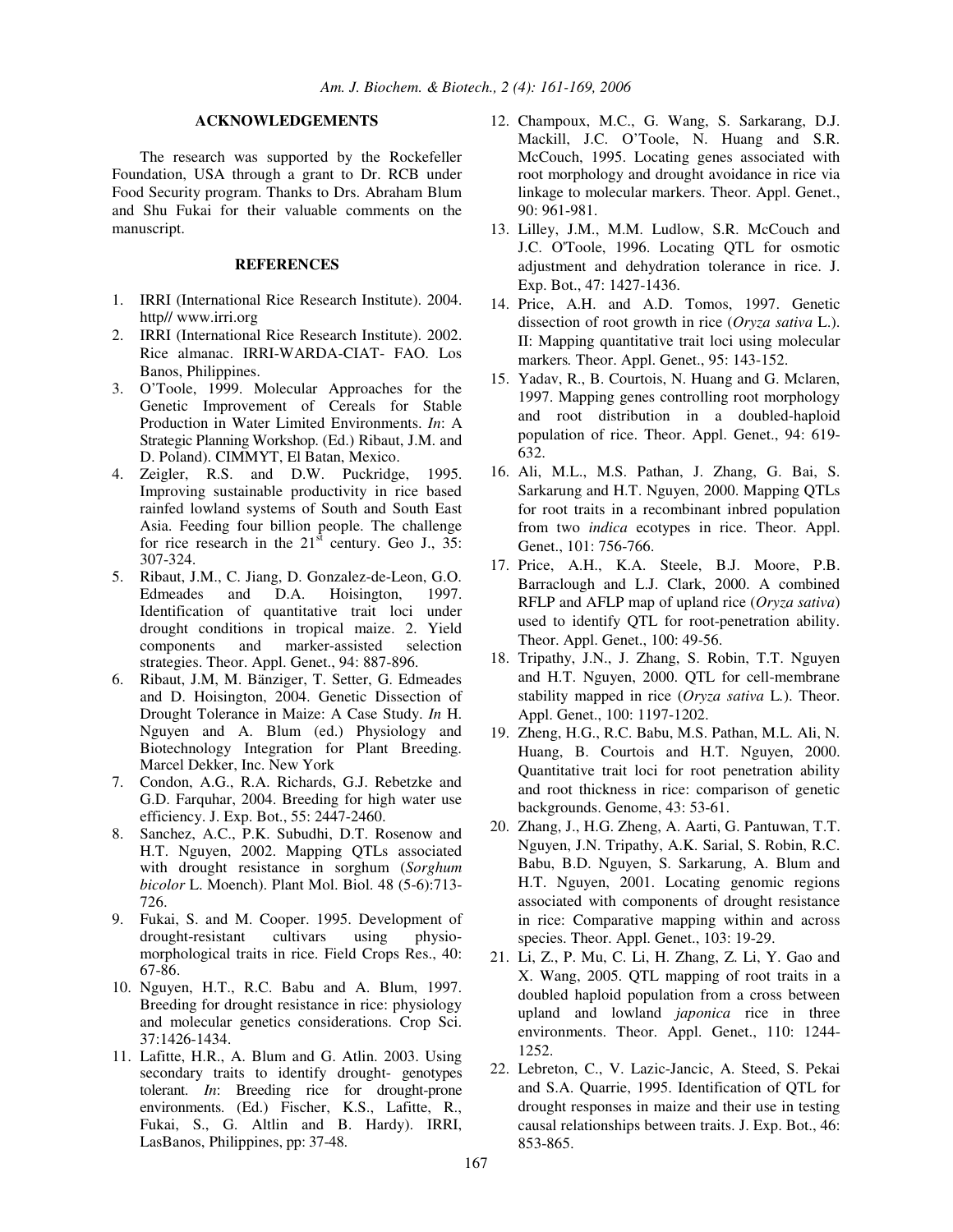- 23. Babu, R.C., B.D. Nguyen, V. Chamarek, P. Shanmugasundaram, P. Chezhian, P. Jeyaprakash, S.K. Ganesh, A. Palchamy, S. Sadasivam, S. Sarkarung, L.J. Wade and H.T. Nguyen, 2003. Genetic analysis of drought resistance in rice by molecular markers: association between secondary traits and field performance. Crop Sci., 43: 1457- 1469.
- 24. Lanceras J.C., G. Pantuwan, J. Boonrat and T. Toojinda. 2004. Quantitative trait loci associated with drought tolerance at reproductive stage in rice. Plant Physiol., 135: 384-399.
- 25. Zou, G.H., H.W. Mei, H.Y. Liu, G.L. Liu, S.P. Hu, X.Q. Yu, M.S. Li, J.H. Wu and L.J. Luo, 2005. Grain yield responses to moisture regimes in a rice population: association among traits and genetic markers. Theor. Appl. Genet., 00122-005-0111-3.
- 26. Lafitte, H.R., A.H. Price and B. Courtois, 2004. Yield response to water deficit in an upland rice mapping population: associations among traits and genetic markers. Theor. Appl. Genet., 109:1237- 1246.
- 27. Babu, R.C., H.E. Shashidhar, J.M. Lilley, N.D. Thanh, J.D. Ray, S. Sadasivam, S. Sarkarang, J.C. O'Toole and H.T. Nguyen, 2001. Variation in root penetration ability, osmotic adjustment and dehydration tolerance among accessions of rice adapted to rainfed lowland and upland ecosystems. Plant Breed., 120: 233-238.
- 28. Lafitte, H.R. and B. Courtois, 2002. Interpreting cultivar × environment interactions for yield in upland rice: assigning value to drought adaptive traits. Crop Sci., 42: 1409-1420.
- 29. IRRI (International Rice Research Institute). 1996. International network for genetic evaluation of rice: Standard evaluation system for rice. IRRI, Los Banos, Philippines.
- 30. Garrity, D.P. and J.C. O'Toole, 1995. Selection for reproductive stage drought avoidance in rice using infrared thermometry. Agron. J., 87: 773-779.
- 31. Price, A.H., K.A. Steele, B.J. Moore and R.G.W. Jones. 2002c. Upland rice grown in soil-filled chambers and exposed to contrasting water-deficit regimes II. Mapping quantitative trait loci for root morphology and distribution. Field Crops Res., 76: 25-43.
- 32. SAS Institute Inc. 1990. SAS/STAT user's guide, Version 6. 4<sup>th</sup> edition, vols 1 and 2. SAS Institute Inc., Cary, North Carolina, USA.
- 33. Shen, Y.J., H. Jiang, J.P. Jin, Z.B. Zhang, B. Xi, Y.Y. He, G. Wang, C. Wang, L.L Qian, X. Li, Q.B. Yu, H.J. Liu, D.H. Chen, J.H. Gao, H. Huang, T.L. Shi and Z.N. Yang, 2004. Development of genome-wide DNA polymorphism database for map-based cloning of rice genes Plant Physiol., 135: 1198-1205.
- 34. Basten, C.J., B.S. Weir and Z.B. Zeng, 2001. QTL cartographer 1.15 edn. North Carolina State University.
- 35. Blum, A., J. Mayer, G. Golan and B. Sinmena, 1999. Drought tolerance of a doubled-haploid line population of rice in the field. *In:* Genetic improvement of rice for water limited environments. Ito, O. *et al* (ed.), International Rice Research Institute, Los Banos, Philippines, pp: 319-330.
- 36. Hemamalini, G.S., H.E. Sashidhar and S. Hittalmani, 2000. Molecular marker assisted tagging of morphological and physiological traits under two contrasting moisture regimes at peak vegetative stage in rice (*Oryza sativa* L*.*)*.* Euphytica, 112: 1-10.
- 37. Courtois, B., G. McLaren, P.K. Sinha, K. Prasad, R. Yadav and L. Shen, 2000. Mapping QTL associated with drought avoidance in upland rice. Mol. Breed., 6: 55-66.
- 38. Price, A.H., J.E. Cairns, P. Horton, H.G. Jones and H. Griffiths, 2002a. Linking drought-resistance in upland rice using a QTL approach: progress and new opportunities to integrate stomatal and mesophyll responses. J. Expt. Bot., 53: 989-1004.
- 39. Venuprasad, R., H.E. Shashidhar, S. Hittalmani and G.S. Hemamalini, 2002. Tagging quantitative trait loci associated with grain yield and root morphological traits in rice under contrasting moisture regimes. Euphytica, 128: 293-300.
- 40. Price, A.H., J. Townend, P.M. Jones, A. Audebert and B. Courtois, 2002b. Mapping QTLs associated with drought avoidance in upland rice grown in the Philippines and West Africa. Plant Mol. Biol., 48: 683-695.
- 41. Price, A.H., E.M. Young and A.D. Tomos, 1997. Quantitative trait loci associated with stomatal conductance, leaf rolling and heading date mapped in upland rice *(Oryza sativa* L*).* New Phytol., 137: 83-91.
- 42. Ray, J.D., L.X. Yu, S.R. McCouch, M.C. Champoux, G. Wang and H.T. Nguyen, 1996. Mapping quantitative trait loci associated with root penetration ability in rice (*Oryza sativa* L.). Theor. Appl. Genet., 92: 627-636.
- 43. Pantuwan, G., S. Fukai, M. Cooper, S. Rajatasereekal and J.C.O. Toole, 2002. Yield response of rice genotypes to different types of drought under rainfed low lands part 1. Grain yield and yield components. Field Crops Res., 73: 153- 168.
- 44. Robin, S., M.S. Pathan, B. Courtois, R. Lafitte, S. Carandang, S. Lanceras, M. Amante, H.T. Nguyen and Z. Li, 2003. Mapping osmotic adjustment in an advanced backcross inbred population of rice. Theor. Appl. Genet., 107: 1288-1296.